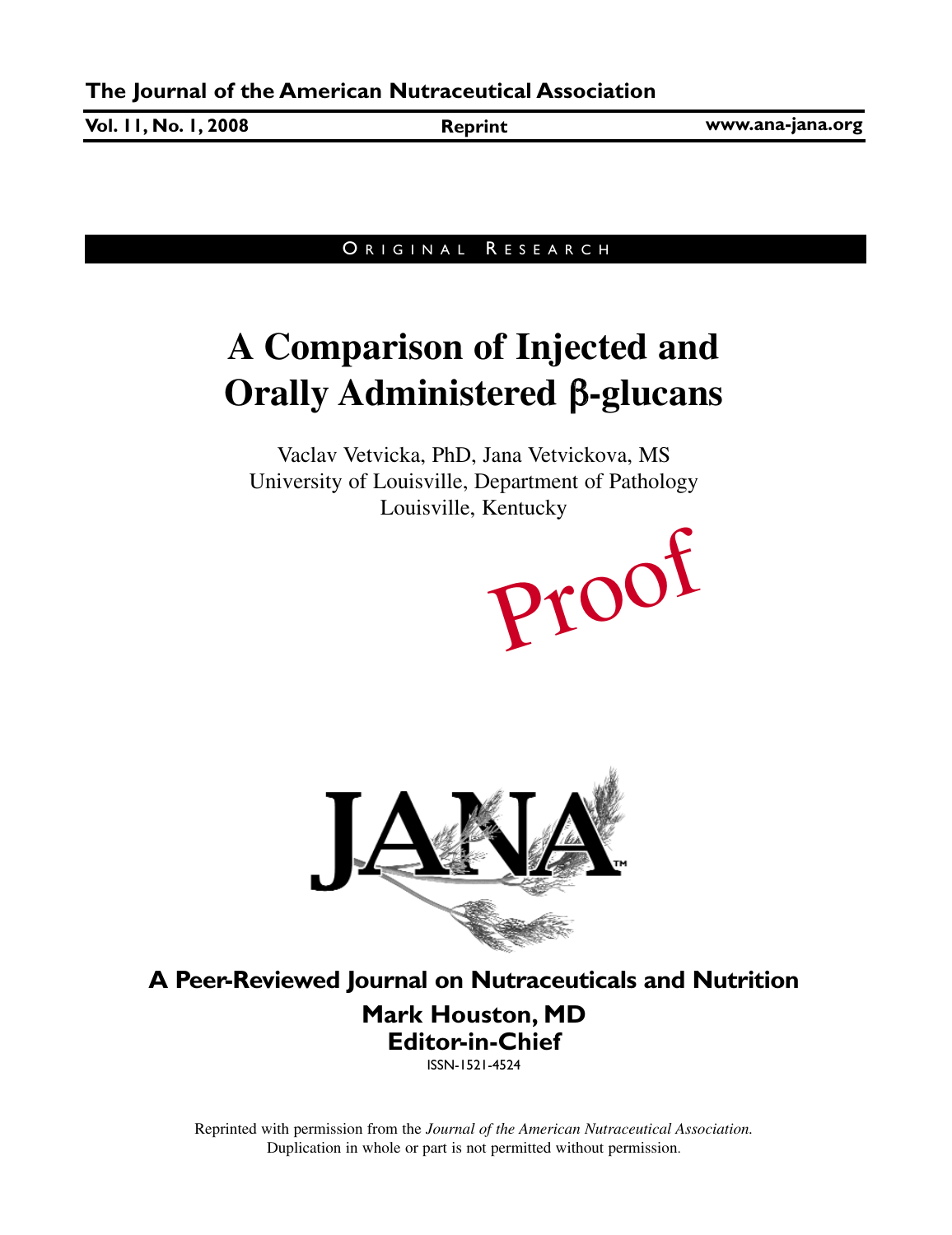## **A Comparison of Injected and Orally Administered** β**-glucans**

Vaclav Vetvicka, PhD\*, Jana Vetvickova, MS University of Louisville, Department of Pathology, Louisville, Kentucky

#### **ABSTRACT**

β-glucans have been extensively studied for their pharmacological effects. Despite in-depth research, little is known about the optimal dose and/or optimal route of application. In this paper, we are reporting the result of comparing the immunostimulating activities of four commercially available glucans differing both in their solubility and source. In addition, we compared intraperitoneal and oral application, and the differences between a single versus repeated doses.

Our data showed strong differences in activities of individual glucans, with glucan yeast-derived #300 being the best, and grain-derived ImmuneFiber being the worst. Furthermore, we demonstrated that oral delivery of glucan resulted in significant immunological activity, which albeit slightly lower, corresponded with injectable application. Depending on the applied dose, the effects of individual glucans were long-lasting and in some cases, lasted up to two weeks.

In conclusion, our report represents further evidence about differences among commercial glucans and shows that these biological response modifiers can be similarly active when used in both injectable and oral form.

*\* Correspondence: Vaclav Vetvicka, PhD University of Louisville Department of Pathology and Laboratory Medicine 511 S. Floyd, MDR Bldg., Rm. 224 Louisville, KY 40202 Phone: 502-852-1612 FAX: 502-852-1177 E-mail: vetvickavaclav@netscape.net*

#### **INTRODUCTION**

Natural products, useful in treating or preventing various diseases, have been sought throughout the history of mankind. Most of these natural products are plagued with a common problem, i.e., the fact that they often represent a complex mixture of individual ingredients, each of which can contribute to their biological activities. Natural (1,3)-β-D-glucans from yeast, grain and mushrooms are well-established biological response modifiers,1,2 representing highly conserved structural components of cell walls in yeast, fungi, seaweed, or grain seeds.

Numerous types of glucans have been isolated from almost every species of yeast, grain and fungi.  $(1,3)$ - β-Dglucans have been extensively studied for their immunological and pharmacological effects. More than 2,000 papers describing the biological activities of glucans exist in the literature.3 Another advantage of glucans is the fact that all sufficiently purified polysaccharidic immunomodulators distinguish themselves by very low toxicity (*e.g.*, for mouse lentinan has  $LD_{50}$  > 1600 mg/kg<sup>4</sup>).

Despite detailed knowledge of the activities of many glucans, limited information is available regarding the mechanisms of action by orally delivered glucans. For some time, there were even suggestions that orally administered glucans have no activity at all. Only recently has more information about the mechanisms of action of orally delivered glucans become available.5,6

The limited number of papers dealing with the problems of glucan transfer through the gastrointestinal tract mainly focus on the fact that fluorescent-labeled glucan can be detected in cells isolated from various tissues.7 The studies of Ross's group indicated that orally-administered (1,3) β-D-glucan is taken up by gastrointestinal macrophages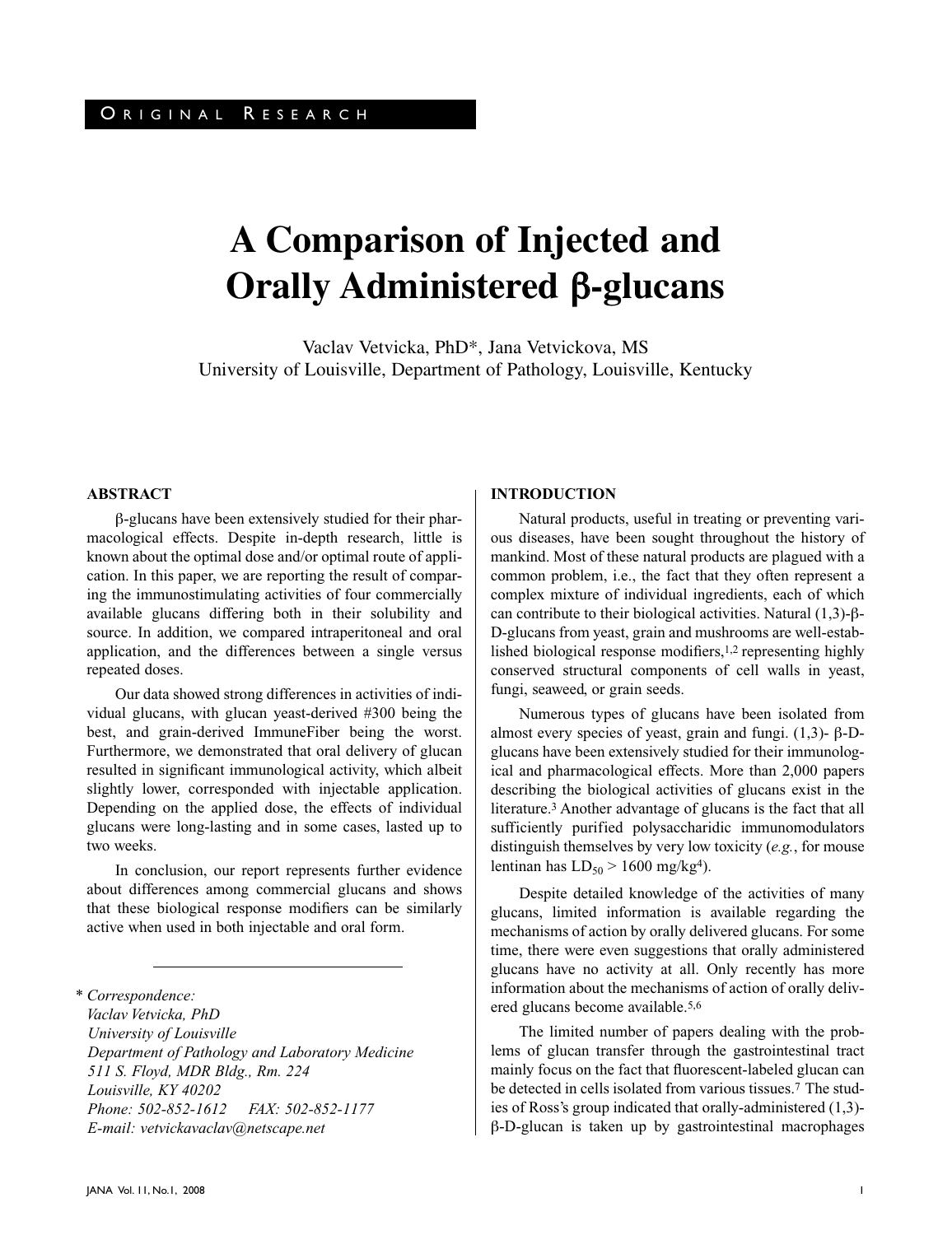and subsequently shuttled to the reticuloendothelial system and bone marrow. Recent observation found that both insoluble glucans and soluble seaweed-derived Phycarine have similarly pronounced effects when applied via intraperitoneal or oral administration.7,8,9

The aims of the present study were to follow up our previously published comparison of commercial β-glucans10 and to test the effect of different commercially available glucans on both the cellular and humoral branches of immune reactions using different routes of administration.

#### **MATERIAL AND METHODS**

#### **Animals**

Female, 6 to 10 week old BALB/c mice were purchased from the Jackson Laboratory (Bar Harbor, ME). All animal work was done according to the University of Louisville IACUC protocol. Animals were sacrificed by  $CO<sub>2</sub>$  asphyxiation.

#### **Materials**

RPMI 1640 medium, sodium citrate, dextran, ovalbumin, Ficoll-Hypaque, antibiotics, sodium azide, bovine serum albumin, Wright stain, Limulus lysate test E-TOX-ATE, Freund's adjuvant and Concanavalin A were obtained from Sigma Chemical Co. (St. Louis, MO). Fetal calf serum (FCS) was from Hyclone Laboratories (Logan, UT).

#### β **-1,3 glucans**

The glucans used in this study were purchased from the following companies: NOW BETA glucan from NOW FOODS (Bloomingdale, IL), Krestin from Biotec (Kureha Chemical Industries, Tokyo, Japan), Glucan #300 from Transfer Point (Columbia, SC), and ImmunoFiber from (Whole Control, Arvada, CO).

#### **Glucan treatment**

Individual glucans were applied either intraperitoneally or orally. The samples were collected at different intervals after either single or three ip. injections (100 mg of glucan/mouse) or after one day or a fourteen-day feeding with glucan-containing diet. All diets (Laboratory Rodent Diet 5001 enhanced with various doses of glucan) were formulated and prepared by Purina (Richmond, IN). Diet ingredients for all groups were identical except for the proportion of glucan.

#### **Antibodies**

For fluorescence staining, the following antibodies have been employed: anti-mouse CD4, CD8 and CD19, conjugated with FITC, which were purchased from Biosource (Camarillo, CA).

#### **Flow cytometry**

Cells were stained with monoclonal antibodies on ice in 12 x 75-mm glass tubes using standard techniques. Pellets of  $5x10<sup>5</sup>$  cells were incubated with 10  $\mu$ l of FITClabeled antibodies (1 to 20  $\mu$ g/ml in PBS) for 30 minutes on ice. After washing with cold PBS, the cells were re-suspended in PBS containing 1% BSA and 10 mM sodium azide. Flow cytometry was performed with a FACScan (Becton Dickinson, San Jose, CA) flow cytometer and the data from over 10,000 cells/samples were analyzed.

#### **Phagocytosis**

The technique that employs phagocytosis of synthetic polymeric microspheres was described earlier.<sup>11,12</sup> Briefly: peritoneal cells were incubated with 0.05 ml of 2-hydroxyethyl methacrylate particles (HEMA; 5x108/ml). The test tubes were incubated at 37° C for 60 min., with intermittent shaking. Smears were stained with Wright stain. The cells with three or more HEMA particles were considered positive. The same smears were also used for evaluation of cell types.

#### **Evaluation of IL-2 production**

Purified spleen cells (2x106/ml in RPMI 1640 medium with 5% FCS) were added into wells of a 24-well tissue culture plate. After the addition of 1 mg of Concanavalin A into positive-control wells, cells were incubated for 72 hrs. in a humidified incubator (37 $\degree$ C, 5% CO<sub>2</sub>). At the endpoint of incubation, supernatants were collected, filtered through 0.45 mm filters and tested for the presence of IL-2. Levels of the IL-2 were measured using a Quantikine mouse IL-2 kit (R&D Systems, Minneapolis, MN).

#### **RESULTS**

Most published studies describe effects of injected βglucans (either ip., iv. or sc.). However, it is necessary, in the event of clinical practice, to evaluate the possibility of oral delivery.

Phagocytosis is one of the biological activities traditionally connected with effects of immunomodulators, including glucans. Therefore, we started our study by comparing the effects of orally and intraperitoneally applied glucans. When used as a single dose, ip. application showed more profound effects than oral application (Figure 1 A,B). In addition, some glucans (such as NOW and Krestin) exhibited either longer effects or were effective only after injection. When we repeated the glucan administration for three consecutive days, we found not only higher phagocytic activity, but that it also lasted significantly longer (in the case of #300 and Krestin, up to 7 days). Oral delivery also showed higher effects, but similar to a single dose, signifi-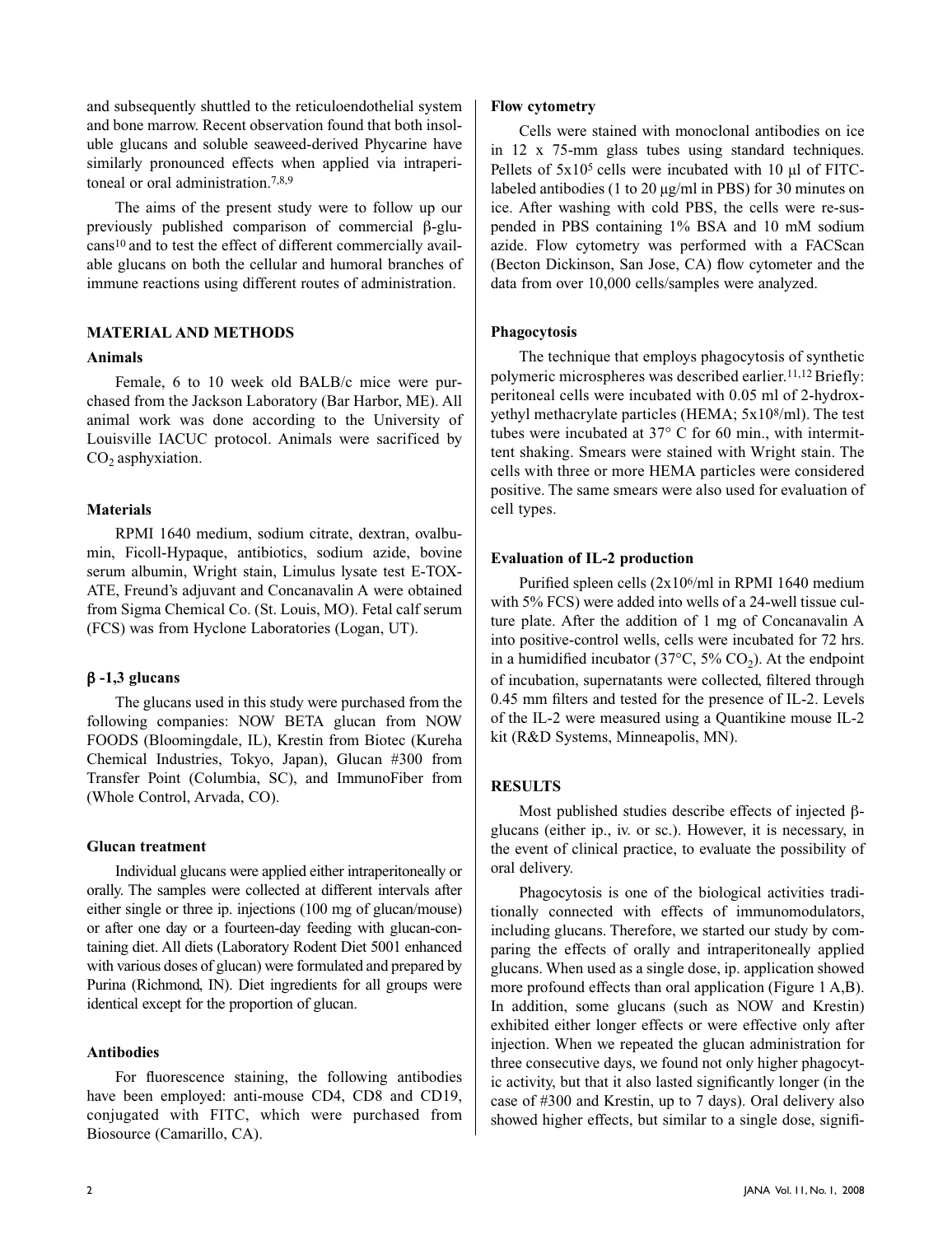

*Effect of an administration of 100 µg of different glucan samples on phagocytosis by peripheral blood granulocytes (A intraperitoneally, B orally). Each value represents the mean ± SD. \*Represents significant differences between control (PBS) and glucan samples at P* ≤*0.05 level.*

cant effects were observed only in the case of #300 (Figure 2 A,B).

Next, we evaluated the effects of our glucans on the expression of some immunologically important surface markers on spleen lymphocytes isolated from mice stimulated with individual glucans. Using ip. injection, we found that 24 hrs. later, all glucans increased expression of CD4, but this effect was long-lasting only in the case of #300 (Figure 3A). When testing CD8 expression, the effects of three active glucans, #300, NOW and Krestin, were observed for 48 hrs. (Figure 4 A). None of the tested glucans affected the number of CD19-positive cells (B lymphocytes (Figure 5A).

A similar situation has been found in orally-stimulated mice; the only exception was no activity of ImmunoFiber (Figures 3B,4B). Again, no effects on expression of CD19 (Figure 5B).



*Effect of an administration of 100 µg of different glucan samples on phagocytosis by peripheral blood granulocytes (A intraperitoneally, B orally). Glucans were applied three times. Each value represents the mean ± SD. \*Represents significant differences between control (PBS) and glucan samples at P ≤0.05 level.* 

Production of IL-2 belongs to the valuable indicators of the immune activities. Therefore, we compared the effects of tested glucans on the secretion of IL-2 by spleen cells isolated from glucan-treated mice. The IL-2 production was measured after a 72 hr. *in vitro* incubation of cells. The results, summarized in Figure 6, showed that even when all tested glucan stimulated IL-2 production, there were huge differences between individual glucans (i.e., #300 stimulated IL-2 secretion 3.5 times more than ImmunoFiber). The activity of all tested glucans slowly decreased with time, but was still measurable 14 days after injection (Figure 6A). Virtually identical, albeit lower, results were found in the case of orally-treated mice (Figure 6B).

When we evaluated the IL-2 production after repeated stimulation with glucans, we found a higher overall secretion of IL-2. Using ip. injection, #300 was more active than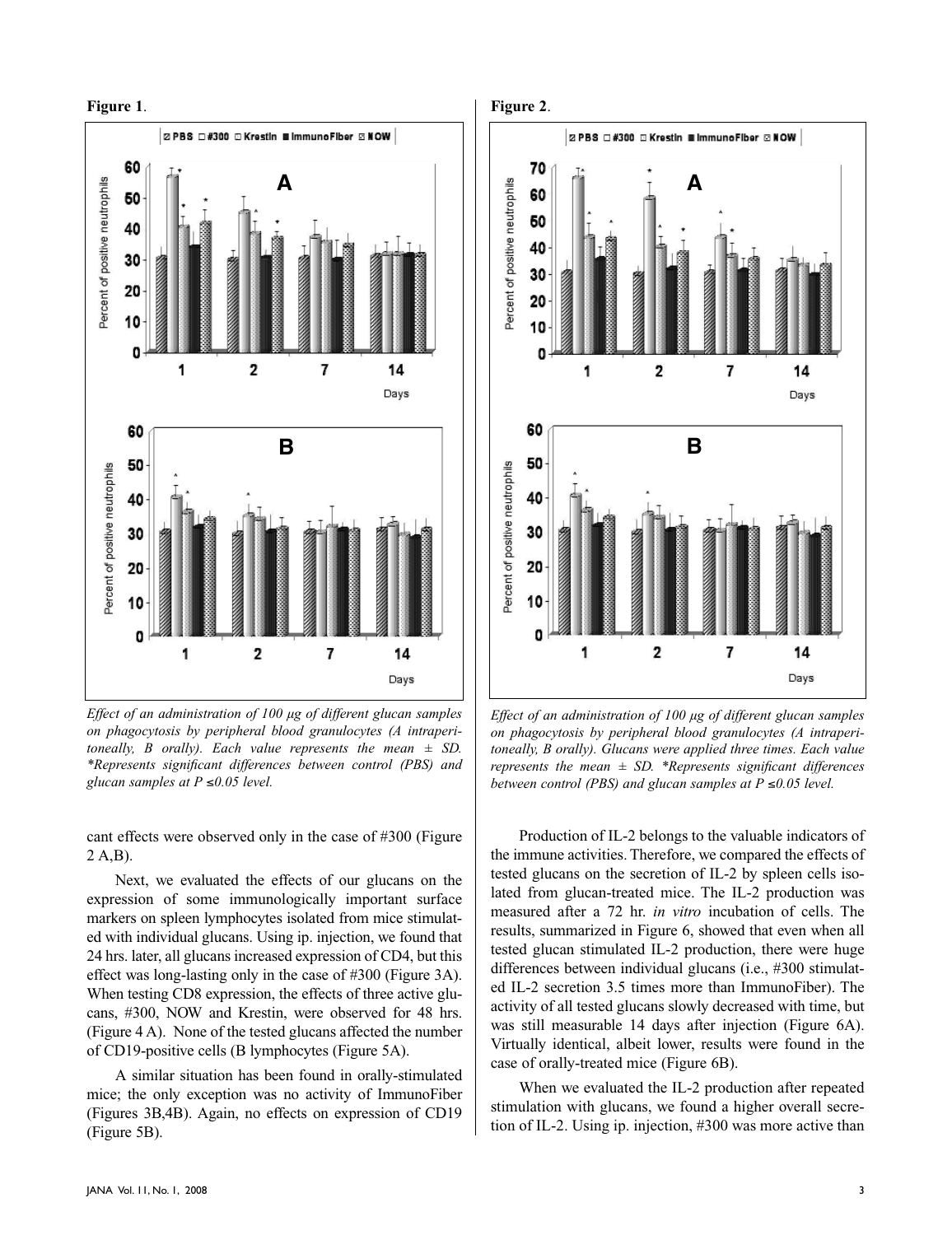



*Effect of application of 100 µg of tested glucans on the expression of CD4 marker by spleen cells (A intraperitoneally, B orally). The cells from three donors at each time interval were examined and the results given represent the means ± SD.*

*\*Represents significant differences between control (PBS) and samples at*  $P \leq 0.05$  *level.* 

Concanavalin A up to seven days after last application, with both Krestin and NOW showing strong stimulation (Figure 7A). The same situation was found after oral application, where we discovered significant stimulation in each glucan even two weeks after the last application (Figure 7B). It is important to note that the secretion of IL-2 by control (i.e., non-stimulated cells) was almost zero; therefore, all glucans yielded statistically significant stimulations. When compared to stimulation with Con A, #300 showed stronger effects, Krestin and NOW were comparable, and ImmunoFiber showed lower activity.

Glucans are usually considered more as stimulators of the cellular branch of immune reactions; however, some glucans can act as nonspecific adjuvant. Using an experimental model of ovalbumin immunization, we applied glu-



*Effect of application of 100 µg of tested glucans on the expression of CD8 marker by spleen cells (A intraperitoneally, B orally). The cells from three donors at each time interval were examined and the results given represent the means ± SD. \*Represents significant differences between control (PBS) and samples at*  $P \le 0.05$  *level.* 

can either intraperitoneally together with two doses of antigen (Figure 8A), or orally for two weeks (Figure 8B). In both cases, only glucans #300, Krestin and ImmunoFiber showed stimulation of antibody response.

Finally, we evaluated whether the glucan feeding was reflected in changes of weight of individual organs. As seen in Table 1, there were no differences in the weight of any tested organs. In addition, the ip. injection had no effects (results not shown).

#### **DISCUSSION**

β-Glucans show notable physiological effects, which is the main reason why so much attention has been devoted to them. They belong to a group of physiologically active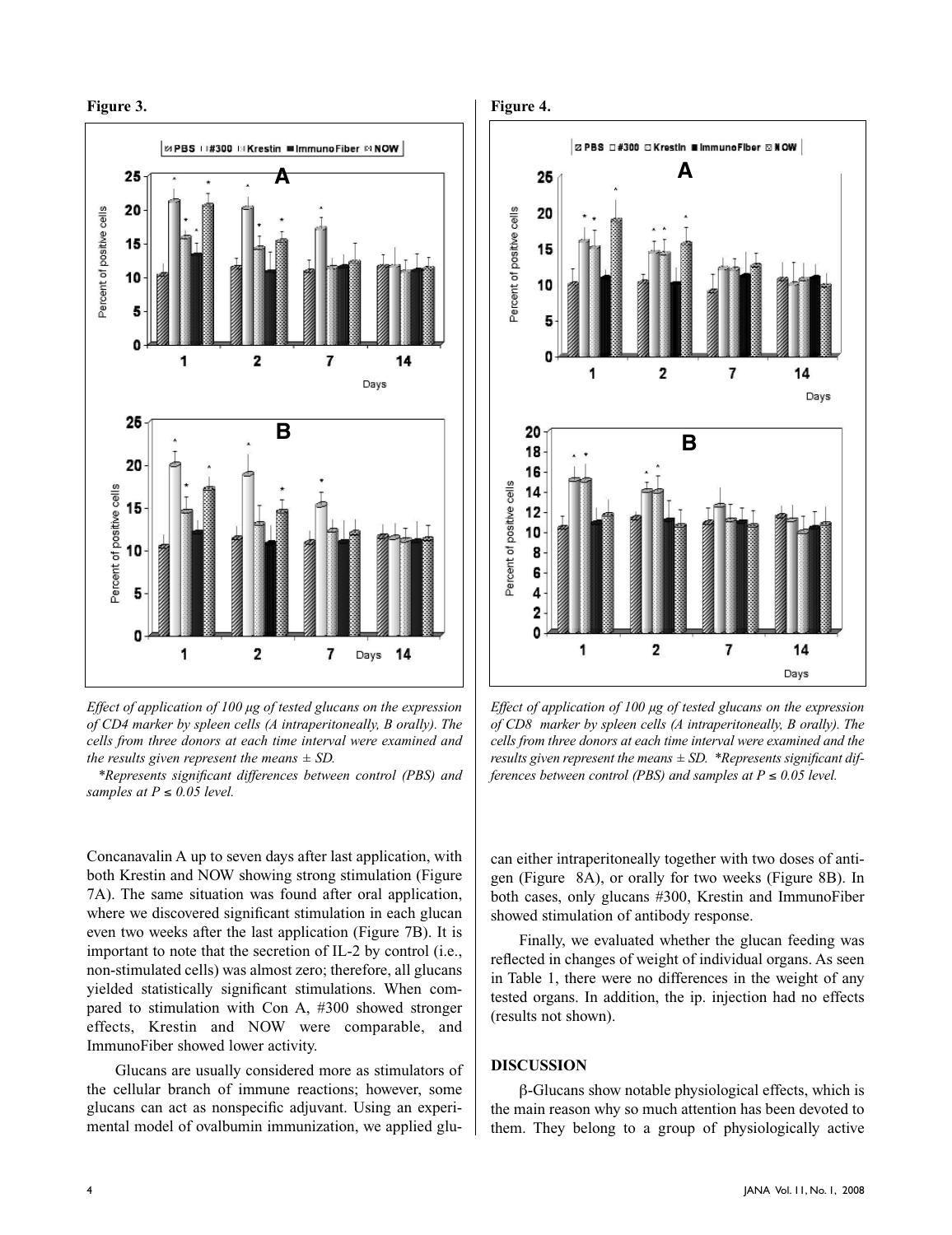

*Effect of application of 100 ?g of tested glucans on the expression of CD19 marker by spleen cells (A intraperitoneally, B orally). The cells from three donors at each time interval were examined and the results given represent the means ± SD.*



*Effects of glucans on Con A-stimulated secretion of IL-2 by spleen cells (A intraperitoneally, B orally).*

|  | ш |  |
|--|---|--|
|--|---|--|

|                     | <b>Control</b>   | #300             | <b>Krestin</b>   | <b>ImmunoFibre</b> | <b>Now</b>       |
|---------------------|------------------|------------------|------------------|--------------------|------------------|
| <b>Total weight</b> | $23.33 \pm 1.06$ | $24.34 \pm 1.27$ | $24.11 \pm 1.48$ | $24.99 \pm 4.11$   | $26.99 \pm 2.77$ |
| Liver               | $1.77 \pm 0.23$  | $1.49 \pm 0.31$  | $1.55 \pm 0.19$  | $1.54 \pm 0.38$    | $1.47 \pm 0.35$  |
| <b>Spleen</b>       | $0.16 \pm 0.09$  | $0.17 \pm 0.06$  | $0.14 \pm 0.05$  | $0.17 \pm 0.07$    | $0.16 \pm 0.03$  |
| <b>Thymus</b>       | $0.05 \pm 0.02$  | $0.06 \pm 0.01$  | $0.06 \pm 0.01$  | $0.05 \pm 0.01$    | $0.08 \pm 0.02$  |
| <b>Heart</b>        | $0.16 \pm 0.06$  | $0.17 \pm 0.10$  | $0.18 \pm 0.08$  | $0.16 \pm 0.03$    | $0.17 \pm 0.03$  |
| <b>Kidneys</b>      | $0.14 \pm 0.10$  | $0.38 \pm 0.07$  | $0.40 \pm 0.12$  | $0.40 \pm 0.15$    | $0.42 \pm 0.05$  |
| Lung                | $0.16 \pm 0.02$  | $0.17 \pm 0.02$  | $0.15 \pm 0.02$  | $0.18 \pm 0.03$    | $0.18 \pm 0.05$  |
|                     |                  |                  |                  |                    |                  |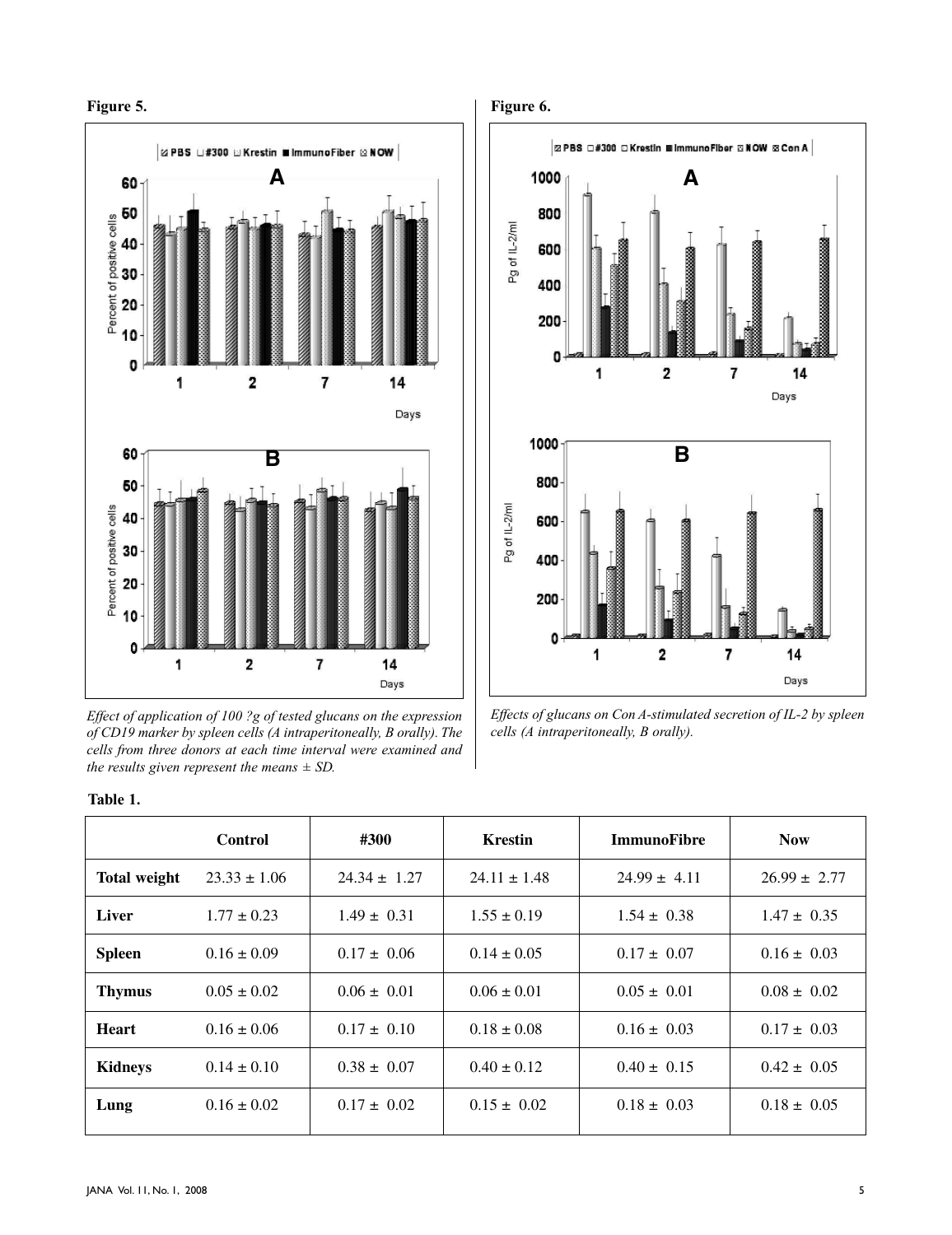

*Effects of glucans on Con A–stimulated secretion of IL-2 by spleen cells (A intraperitoneally, B orally). Glucans were applied three times.*

compounds, collectively termed biological response modifiers. Thus far, among many known and tested immunomodulators of the first order, polysaccharides isolated from different microorganisms and plants hold a formidable place. A large number of such polysaccharides, that act only as immunopotentiators are well known.<sup>13</sup>

Binding of β-glucan to specific receptors (either CR3 or Dectin-1) activates macrophages. The activation consists of several interconnected processes including increased chemokinesis, chemotaxis, migration of macrophages, degranulation leading to increased expression of adhesive molecules, and adhesion to the endothelium. In addition, βglucan binding triggers intracellular processes, characterized by the respiratory burst after phagocytosis of invading cells (formation of reactive oxygen species and free radicals), the increase of content and activity of hydrolytic enzymes, and signaling processes leading to activation of other cells and secretion of cytokines. For an excellent





*Effects of two ip. injections (A) or two week oral delivery (B) of tested glucans on formation of antibodies against ovalbumin. Mice were injected twice (two weeks apart) with antigen and the serum was collected 7 days after last injection. Level of specific antibodies against ovalbumin was detected by ELISA. As a positive control, Freund's adjuvant was used. \*Represents significant differences between control (ovalbumin alone) and samples at*  $P \leq 0.05$  *level.* 

review regarding interaction of glucans with macrophages, see Schepetkin and Quinn.<sup>14</sup>

Regarding the question as to whether glucans are similarly active when administered orally, we compared the oral and intraperitoneal applications. To allow our experiments more relevancy in the use of natural immunostimulants, we compared the effects of a single application with repeated doses.

The rationale for the choice of glucans parallels what was stated in our previous paper.<sup>10</sup> We chose four glucans widely sold and available in the US, Europe, and the Far East, representing grain-, mushroom- and yeast-derived glucans in soluble and insoluble form. Briefly, #300 is insoluble yeast-derived glucan; Krestin is soluble mushroom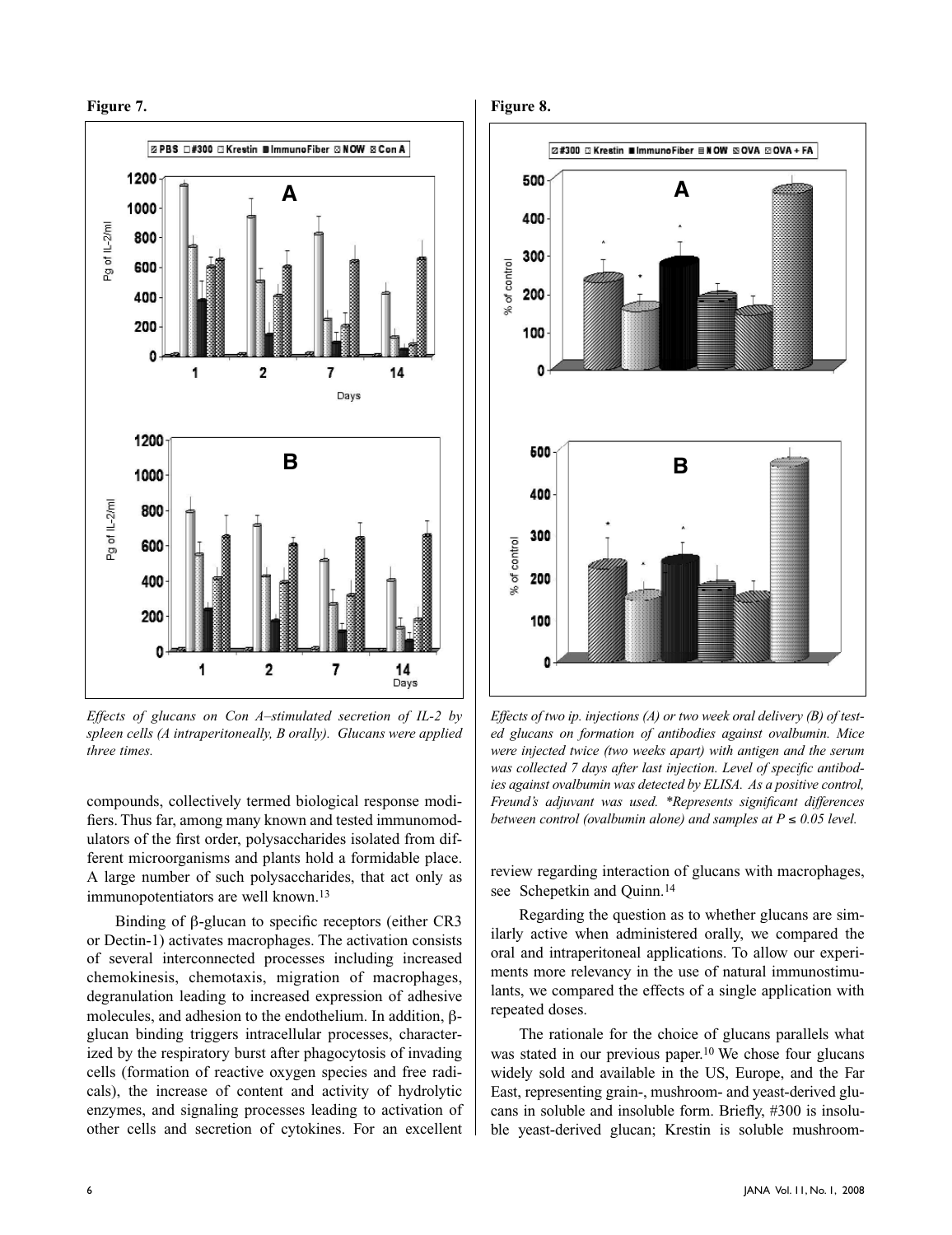derived glucan; ImmunoFiber represents soluble grainderived glucan; and NOW is a mixture of both insoluble glucans from yeast and soluble glucans from mushrooms.

There are very few comprehensive reviews focused on biological properties of glucans from various existing sources. The comparative reviews focus mainly on the reflection of chemical characteristics of glucans on their biological and immunological properties.15,16

In this paper, we continued the comparison of several commercially important glucans.10 Glucans are well known for their ability to stimulate the innate immunity and the cellular branch of immune reaction.13 Therefore, our initial focus was phagocytic activity with the use of peripheral blood neutrophils and synthetic microspheres as a model. Our results confirmed our previous studies showing that glucan #300 was one of the most active glucans, regardless of the route of application.8,10,17-19 Additional data showed that the duration of these effects depends on the strength and timing of the glucan treatment since repeated doses clearly resulted in stronger and longer action stimulation.

We then turned our attention to the effect of glucans on surface markers. In the case of CD4-positive lymphocytes, one injection of any of the glucans was enough to increase the influx of these cells. In the case of oral application, the data were similar with the exception of ImmunoFiber, which showed no activity. Similar data were observed in the case of CD8-positive splenocytes. In both cases, only #300, Krestin and NOW showed longer effects — two days for Krestin and NOW, and up to one week for glucan #300. The number of CD19-positive cells (B lymphocytes) did not change. These findings were in agreement with previous data established using Phycarine20 or lentinan.21 When we measured repeated doses of glucan, the results were identical to those shown in Figures 3 to 5, and due to the restricted space, were not included in this report.

It is assumed that glucan application results in signaling processes leading to activation of macrophages and other cells, and subsequent secretion of cytokines and other substances initiating inflammation reactions (*e.g.*, interleukins IL-1, IL-2, IL-6, and  $TNF-\alpha$ ).<sup>22-24</sup> We found that all tested glucans stimulated splenocytes to produce IL-2, with #300 and Krestin showing the strongest and longest effects. Our findings were similar to previously published data.8,10,20

As some recent studies established that glucans can also support the humoral branch of the immune reaction by serving as adjuvant,<sup>25</sup> we compared the adjuvant activities of tested glucans with Freund's adjuvant. Our results showed that even when the activities were always lower than those of Freund's adjuvant, they were nevertheless significant, with the higher activity found in the previously almost inactive ImmunoFiber. These data correlate well with the previous finding of significant adjuvant activity with grainderived glucans.10 It is important to note that in these exper-

iments, we applied the glucans either two times ip. (together with the antigen) or for a full two weeks (in case of oral application).

The present paper represents yet another proof of vast differences among commercially available glucans. To conclude — glucan #300 was again a highly active glucan with a sufficiently broad range of action. We demonstrated that oral application is comparable to the intraperitoneal route, and that the somehow lower effects after oral stimulation can be easily overcome by repeated oral doses.

#### **ACKNOWLEDGEMENT**

The authors thank Ms. Rosemary Williams for excellent editorial assistance.

#### **DISCLAIMER**

The authors of this study have no significant financial interest in any of the products or manufacturers mentioned in the article. No external funding was provided for this study.

#### **REFERENCES**

- 1. Borchers AT, Stern JS, Hackman RM, Keen CL, Gershwin ME. Mushrooms, tumors, and immunity. *Proc Soc Exp Biol Med*. 1999; 221:281-293.
- 2. Brown GD, Gordon S. Fungal b-glucans and mammalian immunity. I*mmunity*. 2003; 19:311-315.
- 3. Novak M, Vetvicka V. Beta-glucans, history and present. *Alt Med Rev* 2007, in press.
- 4. Chihara G, Maeda YY, Hamuro J. Current status and perspectives of immunomodulators of microbial origin. *Int J Tis React.* 1982; IV:207-225.
- 5. Hong F, Yan J, Baran JT, Allendorf DJ, Hansen RD, Ostroff GR, Xing PX, Cheung NK, Ross GD. Mechanism by which orally administered b-1,3-glucans enhance the tumoricidal activity of antitumor monoclonal antibodies in murine tumor models. *J Immunol*. 2004; 173:797-806.
- 6. Vetvicka V, Dvorak B, Vetvickova J, Richter J, Krizan J, Sima P, Yvin JC. Orally administered marine (1->3)- b-D-glucan Phycarine stimulates both humoral and cellular immunity. *Int J Biol Macromol*. 2006; 40:291-298.
- 7. Li B, Allendorf DJ, Hansen R, Marroquin J, Ding C, Cramer DE, Yan J. Yeast b-glucan amplifies phagocyte killing of iC3b-opsonized tumor cells via complement receptor 3-Syk-Phosphatidylinositol 3-kinase pathway. *J Immunol*. 2006; 177:1661-1669.
- 8. Allendorf DJ, Baran JT, Hansen RD, Subbarao K, Walsh D, Hong F, Marroquin J, Yan J. Orally administered bglucan functions via anti-tumor mAbs and the complement system to recruit CR3+ neutrophils and